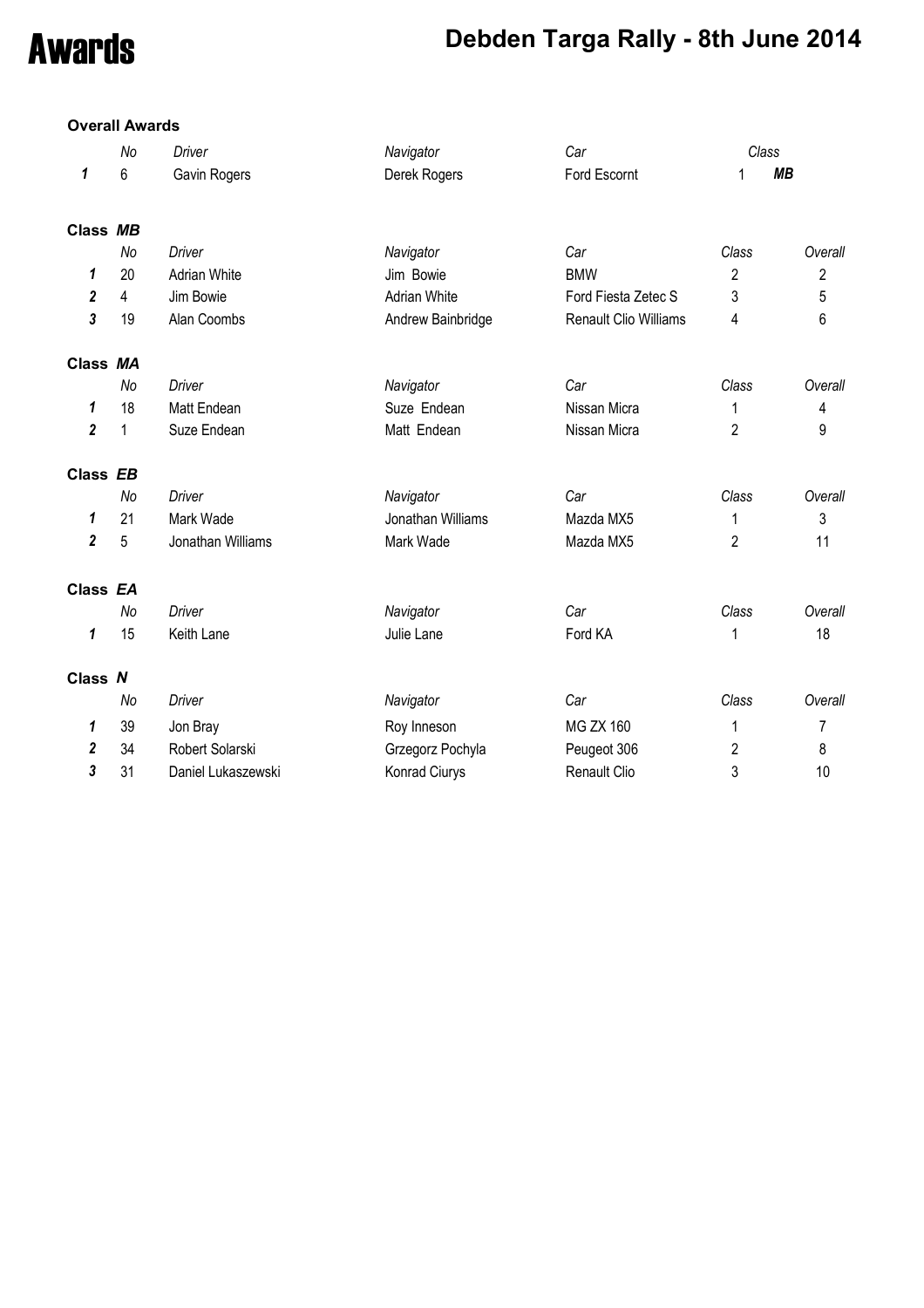# **Overall Results** at the Finish Debden Targa Rally - 8th June 2014

Final 17:15

| Pos | Car         | <b>Penalty</b> |                 | <b>Class</b>     | <b>Driver</b>         | Club           | Navigator             | Club         | Car                  | cc   |
|-----|-------------|----------------|-----------------|------------------|-----------------------|----------------|-----------------------|--------------|----------------------|------|
| 1   | 6           | 1763           | $\mathbf 1$     | <b>MB</b>        | Gavin Rogers          | Tavern         | Derek Rogers          | CMC          | Ford Escornt         | 1993 |
| 2   | 20          | 1807           | 2               | MВ               | <b>Adrian White</b>   | WSMC-CMC-KLDMC | Jim Bowie             | <b>CMC</b>   | <b>BMW</b>           | 1900 |
| 3   | 21          | 1810           | 1               | EB               | Mark Wade             | <b>CMC</b>     | Jonathan Williams     | CMC          | Mazda MX5            | 1800 |
| 4   | 18          | 1828           | 1               | MA               | Matt Endean           | CMC / WSMC     | Suze Endean           | CMC          | Nissan Micra         | 1348 |
| 5   | 4           | 1833           | 3               | <b>MB</b>        | Jim Bowie             | <b>CMC</b>     | Adrian White          | <b>CMC</b>   | Ford Fiesta Zetec S  | 1600 |
| 6   | 19          | 1888           | 4               | MВ               | Alan Coombs           | <b>CMC</b>     | Andrew Bainbridge     | <b>CMC</b>   | Renault Clio William | 2000 |
| 7   | 39          | 1893           | $\mathbf 1$     | N                | Jon Bray              | <b>CMC</b>     | Roy Inneson           | <b>CMC</b>   | <b>MG ZX 160</b>     | 1800 |
| 8   | 34          | 1895           | 2               | N                | Robert Solarski       | <b>CMC</b>     | Grzegorz Pochyla      | <b>CMC</b>   | Peugeot 306          | 1400 |
| 9   | 1           | 1914           | 2               | MA               | Suze Endean           | CMC / WSMC     | Matt Endean           | <b>CMC</b>   | Nissan Micra         | 1348 |
| 10  | 31          | 1915           | 3               | N                | Daniel Lukaszews      | <b>CMC</b>     | Konrad Ciurys         | <b>WSMC</b>  | Renault Clio         | 1400 |
| 11  | 5           | 1916           | 2               | EB               | Jonathan Williams     | CMC            | Mark Wade             | <b>CMC</b>   | Mazda MX5            | 1800 |
| 12  | 12          | 1960           | 3               | EB               | David Smalley         | <b>KLDMC</b>   | <b>Chloe Hewitt</b>   | <b>KLDMC</b> | Vauxhall Astra       | 1600 |
| 13  | $\mathbf 2$ | 1975           | 3               | MA               | Radek Kmak            | <b>CMC</b>     | Andrzej Jasik         | CMC          | Renault              | 1399 |
| 14  | 3           | 1976           | 5               | MВ               | Andrew Bainbridge CMC |                | Alan Coombs           | <b>CMC</b>   | Renault              | 2000 |
| 15  | 7           | 1976           | 4               | MA               | Steve Brew            | Coalville      | Ingrid Brew           | Coalville    | Ford KA              | 1297 |
| 16  | 33          | 1976           | 4               | N                | Luis Gutierrez Dia    | <b>CMC</b>     | Jack Mason            | <b>CMC</b>   | Austin Mini          | 1030 |
| 17  | 13          | 2008           | 4               | ΕB               | Andy Donn             | <b>CMC</b>     | Mike Vainola          | <b>CMC</b>   | <b>Toyota Celica</b> | 1800 |
| 18  | 15          | 2024           | $\mathbf 1$     | EA               | Keith Lane            | CMC            | Julie Lane            | <b>CMC</b>   | Ford KA              | 1300 |
| 19  | 14          | 2036           | 5               | EB               | Rob Granger           | <b>RAF MSA</b> | Gary Ward             |              | Vauxhall Nova        | 1598 |
| 20  | 29          | 2075           | 5               | N                | Rob Thompson          | 7oaks          | Steve Thompson        | 7oaks        | Toyota Starlet SR    | 1332 |
| 21  | 41          | 2095           | 6               | N                | Dariusz Grzesik       | <b>CMC</b>     | Bartłomiej Smolen     | <b>CMC</b>   | Citroen              | 1600 |
| 22  | 11          | 2105           | 7               | N                | Alex Jakes            | <b>CMC</b>     | Jenny Hewitt          | <b>CMC</b>   | MG MGF               | 1800 |
| 23  | 8           | 2110           | 8               | N                | Piotr Rudzki          | <b>BTRDA</b>   | Robert Potyra         | <b>BTRDA</b> | CitroenSaxo          | 1400 |
| 24  | 36          | 2113           | 9               | N                | Wojciech Koziel       | <b>CMC</b>     | Tomasz Cebo           | <b>CMC</b>   | Renault Clio         | 2000 |
| 25  | 17          | 2129           | $\overline{2}$  | EA               | Kim Adams             | <b>CMC</b>     | <b>Bob Betteridge</b> | <b>CMC</b>   | Ford Escort 1300E    | 1300 |
| 26  | 28          | 2132           | 10 <sup>°</sup> | N                | Rafal Surys           | <b>CMC</b>     |                       |              | Citroen Saxo         | 1600 |
| 27  | 37          | 2152           | 11              | N                | <b>Andrew Scott</b>   | <b>WSMC</b>    | Marcus Keeble         | <b>WSMC</b>  | Mazda MX5            | 1600 |
| 28  | 24          | 2153           | 12 N            |                  | Robert Potyra         | <b>BTRDA</b>   | Piotr Ruzki           | <b>BTRDA</b> | Citroen Saxo         | 1400 |
| 29  | 26          | 2156           | $13 \quad N$    |                  | Rob McHugh            | <b>CMC</b>     | Keith Bramley         | <b>CMC</b>   | BMW 316i Compact     | 1600 |
| 30  | 27          | 2210           | $14$ N          |                  | Bartłomiej Smolen     | <b>CMC</b>     | Dariusz Grzesik       | <b>CMC</b>   | Citroen              | 1600 |
| 31  | 32          | 2212           | 15 $N$          |                  | Geoff Bateman         | <b>SCCoN</b>   | Rob Philp             | SCCoN        | MGF                  | 1800 |
| 32  | 23          | 2227           | 16 $N$          |                  | Andrzej Jasik         | <b>CMC</b>     | Radek Kmak            | CMC          | Renault              | 1399 |
| 33  | 40          | 2296           | 17 $N$          |                  | Jenny Hewitt          | CMC            | Alex Jakes            | CMC          | MG MGF               | 1800 |
| 34  | 25          | 2340           | 18 $N$          |                  | Vini Cruz             | <b>WSMC</b>    | Andre Araujo          | <b>WSMC</b>  | Peugeot 106          | 1100 |
| 35  | 10          | 2345           | 19 $N$          |                  | Keith Bramley         | <b>CMC</b>     | Rob McHugh            | CMC          | BMW 316i Compact     | 1600 |
| 36  | 9           | 2368           | 20 $N$          |                  | Andre Araujo          | <b>WSMC</b>    | Vini Cruz             | <b>WSMC</b>  | Peugeot 106          | 1100 |
| 37  | 30          | 2484           | 21              | $\boldsymbol{N}$ | Conrad Bos            | <b>WSMC</b>    |                       |              | MG ZR                | 1400 |
| 38  | 22          | 2583           | 6               | MВ               | Derek Rogers          | CMC            | Gavin Rogers          | Tavern       | Mazda MX5            | 1840 |
|     |             |                |                 |                  |                       |                |                       |              |                      |      |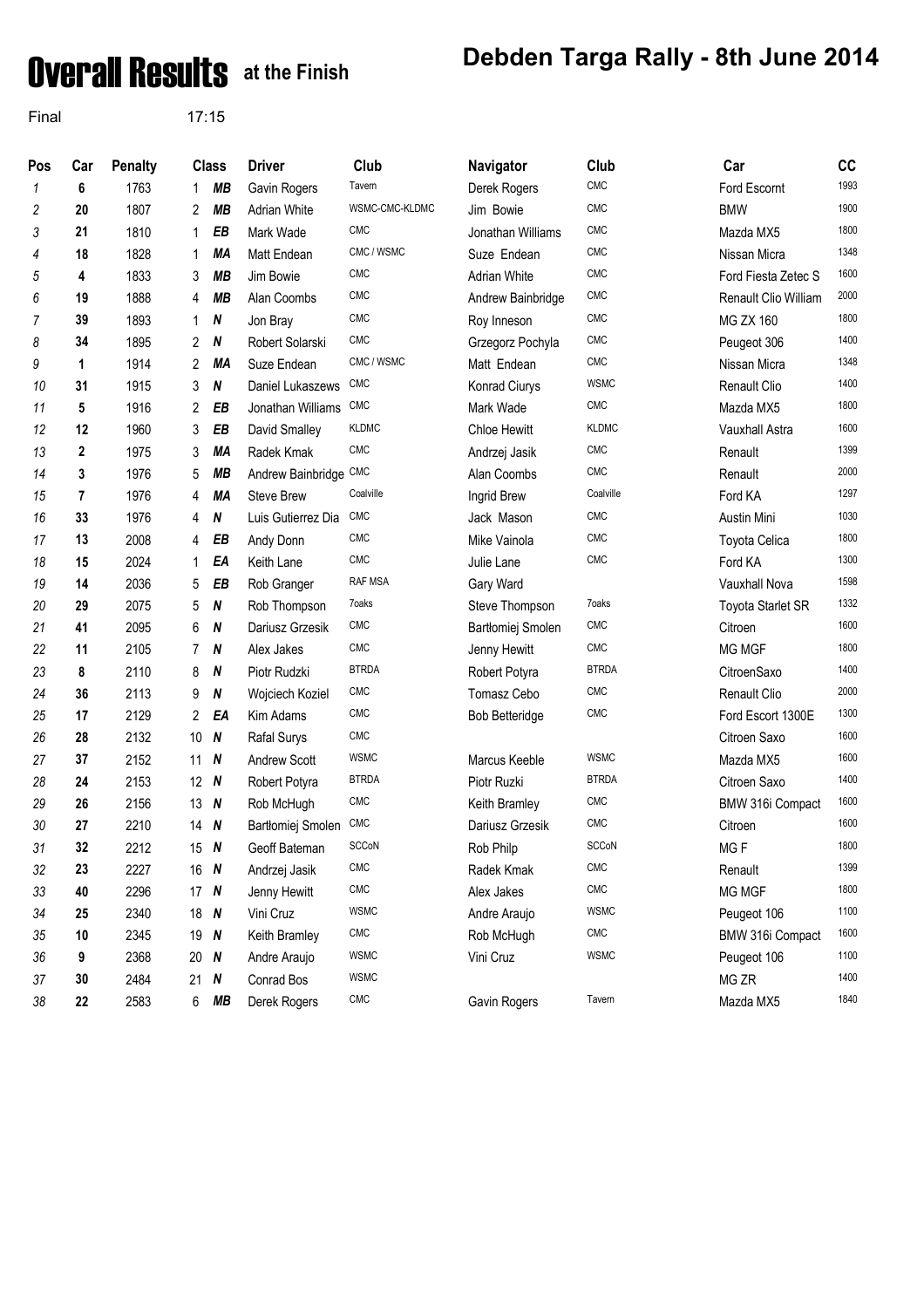## Test Times **Debden Targa Rally - 8th June 2014**

| Position         | Test 1     | Test 2     | Test 3     | Test 4     | Test 5     | Test 6     | Test 7     | Test 8     | Test 9     | Test 10    | Test 11    | Test 12    |
|------------------|------------|------------|------------|------------|------------|------------|------------|------------|------------|------------|------------|------------|
| $\mathbf{1}$     | $6 - 151$  | $21 - 146$ | $6 - 145$  | $5 - 141$  | $6 - 143$  | $5 - 140$  | 19 - 153   | $6 - 145$  | 19 - 150   | $3 - 140$  | $3 - 148$  | $6 - 141$  |
| $\overline{c}$   | $21 - 152$ | 20 - 149   | 34 - 149   | $6 - 143$  | $20 - 146$ | 19 - 142   | $6 - 154$  | $3 - 147$  | $5 - 151$  | $6 - 142$  | $5 - 148$  | 20 - 144   |
| $\mathbf{3}$     | $20 - 154$ | $36 - 149$ | $5 - 151$  | 19 - 143   | 28 - 149   | 21 - 142   | $5 - 155$  | 15 - 148   | $21 - 152$ | 15 - 143   | 19 - 150   | 18 - 145   |
| $\overline{4}$   | $18 - 155$ | $5 - 150$  | 18 - 152   | $21 - 145$ | $15 - 150$ | $6 - 143$  | $20 - 156$ | $20 - 150$ | $3 - 153$  | $5 - 145$  | $21 - 150$ | 19 - 145   |
| 5                | $34 - 157$ | $6 - 150$  | 19 - 152   | $3 - 146$  | 18 - 150   | $3 - 144$  | $3 - 157$  | $21 - 150$ | 4 - 154    | 20 - 145   | $6 - 152$  | 21 - 146   |
| $\boldsymbol{6}$ | $5 - 160$  | $39 - 150$ | $2 - 153$  | 20 - 147   | 19 - 152   | 20 - 145   | $21 - 157$ | $4 - 151$  | $6 - 154$  | 4 - 148    | $4 - 154$  | $4 - 147$  |
| $\overline{7}$   | $25 - 160$ | 18 - 152   | $4 - 155$  | 36 - 147   | $3 - 153$  | 4 - 147    | $4 - 158$  | 19 - 152   | 20 - 154   | 18 - 148   | 18 - 154   | 7 - 148    |
| 8                | $4 - 162$  | $4 - 154$  | $8 - 158$  | $4 - 148$  | $7 - 153$  | 18 - 147   | $36 - 158$ | $2 - 154$  | $36 - 154$ | 19 - 148   | $20 - 154$ | $31 - 148$ |
| 9                | 41 - 165   | $3 - 155$  | $21 - 158$ | 34 - 148   | $2 - 155$  | 39 - 147   | $18 - 160$ | $39 - 155$ | 18 - 156   | 39 - 149   | $36 - 156$ | 34 - 148   |
| 10               | $8 - 166$  | $2 - 157$  | $31 - 158$ | 39 - 148   | $4 - 155$  | $2 - 150$  | $1 - 161$  | $8 - 156$  | $2 - 159$  | $36 - 150$ | $39 - 157$ | $3 - 149$  |
| 11               | $22 - 166$ | 22 - 157   | 25 - 159   | $15 - 149$ | $39 - 155$ | 36 - 150   | 15 - 161   | $1 - 157$  | $1 - 160$  | 7 - 151    | $1 - 158$  | $12 - 151$ |
| 12               | $1 - 167$  | $15 - 158$ | $33 - 159$ | 18 - 151   | $12 - 157$ | $1 - 152$  | $39 - 162$ | $34 - 157$ | 7 - 161    | $34 - 151$ | 15 - 158   | $15 - 152$ |
| 13               | $28 - 168$ | 19 - 159   | 7 - 161    | $2 - 152$  | $21 - 158$ | 15 - 152   | 25 - 164   | 18 - 158   | $8 - 161$  | 1 - 152    | 7 - 159    | $41 - 152$ |
| 14               | $2 - 169$  | $31 - 161$ | $22 - 162$ | $8 - 154$  | $31 - 158$ | $28 - 152$ | $31 - 165$ | $31 - 158$ | $27 - 161$ | $2 - 152$  | $31 - 159$ | 14 - 155   |
| 15               | $31 - 169$ | 41 - 161   | $1 - 163$  | $1 - 155$  | 29 - 159   | 7 - 153    | 34 - 165   | $37 - 158$ | $28 - 161$ | $12 - 153$ | 41 - 160   | $33 - 155$ |
| 16               | 24 - 170   | $25 - 162$ | $20 - 163$ | $7 - 155$  | $37 - 159$ | $34 - 153$ | $8 - 166$  | 17 - 159   | $34 - 161$ | $31 - 153$ | 12 - 161   | 29 - 157   |
| 17               | $23 - 173$ | $7 - 163$  | $30 - 163$ | $31 - 155$ | $1 - 160$  | 41 - 153   | 24 - 166   | 28 - 159   | 12 - 163   | 21 - 154   | 24 - 161   | 39 - 158   |
| 18               | $39 - 175$ | 13 - 165   | 13 - 167   | 24 - 157   | $17 - 160$ | $8 - 154$  | $2 - 168$  | $7 - 160$  | $31 - 163$ | $33 - 155$ | 34 - 162   | 17 - 159   |
| 19               | $33 - 176$ | 17 - 165   | 14 - 169   | 25 - 157   | $36 - 160$ | 12 - 154   | 14 - 169   | 12 - 162   | 11 - 164   | 17 - 159   | 13 - 163   | $13 - 161$ |
| 20               | $12 - 178$ | 37 - 166   | $11 - 170$ | 41 - 158   | 14 - 162   | $11 - 155$ | 27 - 169   | 14 - 162   | 39 - 164   | 41 - 159   | 14 - 163   | $1 - 162$  |
| 21               | $9 - 183$  | $1 - 167$  | 12 - 172   | $33 - 159$ | 13 - 164   | 24 - 155   | $7 - 170$  | 29 - 162   | 24 - 166   | $13 - 160$ | $2 - 164$  | 26 - 163   |
| 22               | $30 - 184$ | $9 - 167$  | 29 - 173   | 12 - 160   | $33 - 164$ | $13 - 156$ | $37 - 170$ | $36 - 163$ | $33 - 166$ | 27 - 161   | 11 - 164   | 27 - 164   |
| 23               | $37 - 185$ | 28 - 167   | $39 - 173$ | 13 - 160   | $5 - 165$  | 23 - 156   | 41 - 170   | $11 - 165$ | 14 - 167   | 37 - 162   | $27 - 165$ | 28 - 165   |
| 24               | 14 - 186   | $33 - 168$ | 24 - 174   | $30 - 160$ | $11 - 165$ | 17 - 157   | 11 - 172   | $33 - 165$ | $37 - 167$ | 24 - 163   | 28 - 165   | $11 - 166$ |
| 25               | 13 - 195   | 23 - 169   | $26 - 175$ | 11 - 162   | $32 - 165$ | 25 - 157   | $9 - 173$  | $41 - 166$ | 41 - 167   | 29 - 164   | 17 - 169   | 32 - 182   |
| 26               | $11 - 197$ | $30 - 169$ | $37 - 177$ | $23 - 162$ | $34 - 168$ | $27 - 157$ | 29 - 173   | $23 - 167$ | $13 - 168$ | 14 - 165   | 29 - 169   | 40 - 189   |
| 27               | $40 - 204$ | 29 - 170   | 40 - 196   | 27 - 162   | $10 - 169$ | 14 - 158   | 12 - 174   | $5 - 168$  | 15 - 169   | $8 - 168$  | $26 - 173$ | 24 - 242   |
| 28               | $3 - 242$  | $32 - 173$ | $10 - 197$ | $32 - 163$ | 24 - 171   | $33 - 161$ | $23 - 174$ | $13 - 169$ | 17 - 169   | $23 - 168$ | $33 - 173$ |            |
| 29               | $7 - 242$  | $12 - 175$ | $9 - 207$  | 29 - 164   | $8 - 173$  | $37 - 162$ | $32 - 174$ | 27 - 170   | 29 - 170   | $10 - 170$ | $32 - 178$ |            |
| 30 <sup>°</sup>  | $10 - 242$ | $27 - 175$ | $3 - 242$  | $26 - 167$ | $23 - 176$ | $32 - 165$ | $33 - 175$ | $32 - 171$ | $32 - 170$ | $26 - 170$ | 40 - 192   |            |
| 31               | $15 - 242$ | 34 - 176   | 15 - 242   | 14 - 169   | $30 - 178$ | $26 - 166$ | $17 - 177$ | $26 - 173$ | $23 - 172$ | $40 - 175$ |            |            |
| 32               | $17 - 242$ | 26 - 179   | 17 - 242   | $17 - 171$ | $9 - 180$  | $10 - 167$ | $13 - 180$ | $9 - 175$  | $26 - 177$ | $28 - 178$ |            |            |
| 33               | 19 - 242   | $11 - 183$ | 23 - 242   | 10 - 172   | 26 - 181   | $31 - 168$ | 26 - 190   | 24 - 178   | $10 - 178$ | $32 - 187$ |            |            |
| 34               | $26 - 242$ | $8 - 186$  | 27 - 242   | $9 - 174$  | $40 - 181$ | 29 - 172   | 10 - 193   | $10 - 187$ | 40 - 192   |            |            |            |
| $35\,$           | $27 - 242$ | 40 - 191   | 28 - 242   | $37 - 178$ | $25 - 203$ | $9 - 173$  | $28 - 200$ | 40 - 189   |            |            |            |            |
| 36               | 29 - 242   | $10 - 202$ | $32 - 242$ | 40 - 189   | $27 - 242$ | 40 - 196   | $40 - 202$ | $25 - 242$ |            |            |            |            |
| 37               | 32 - 242   | 14 - 211   | $36 - 242$ | $22 - 226$ | 41 - 242   |            |            |            |            |            |            |            |
| $38\,$           | $36 - 242$ | $24 - 250$ | 41 - 242   | $28 - 226$ |            |            |            |            |            |            |            |            |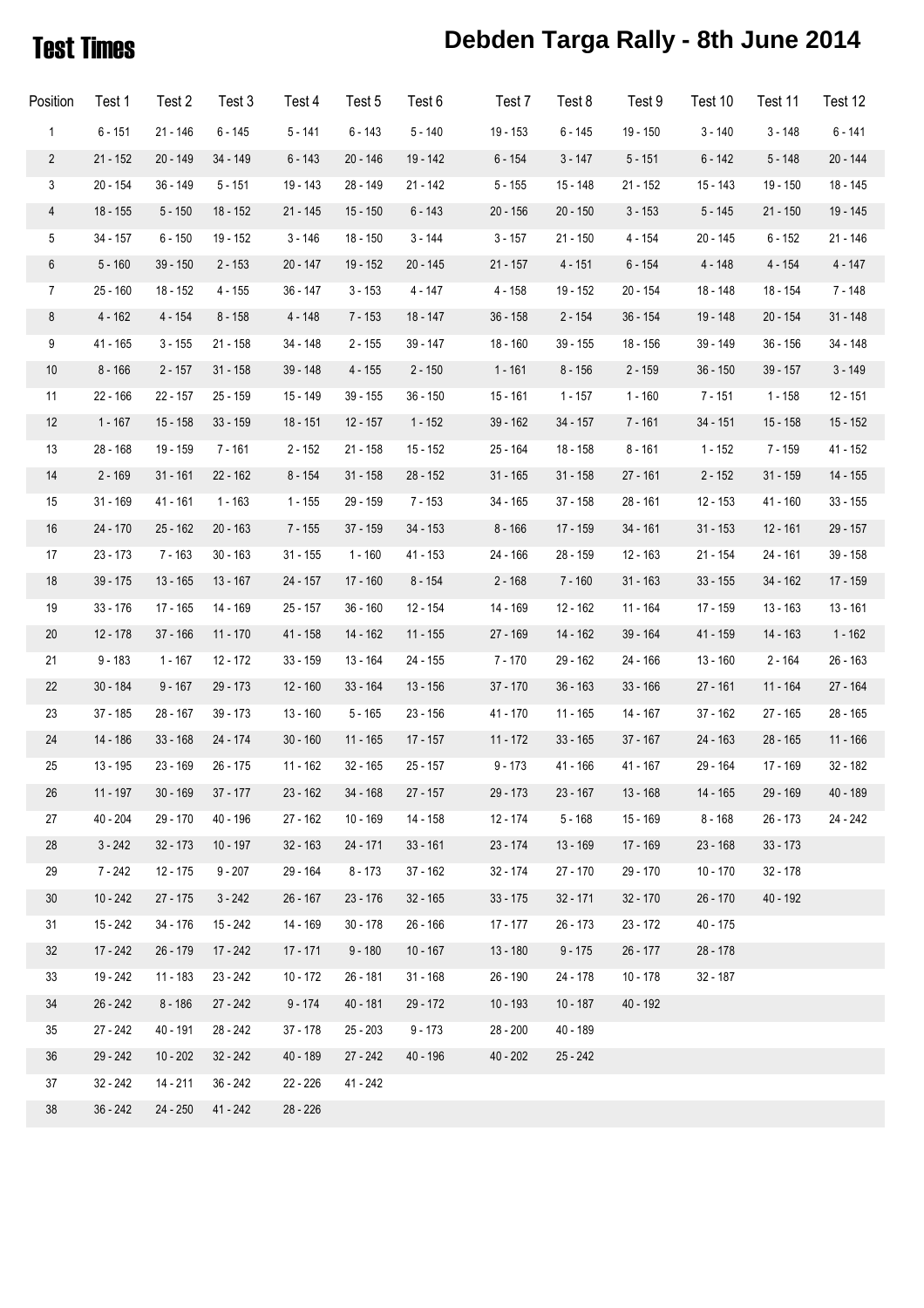### Time Card Details **Debden Targa Rally - 8th June 2014**

| No                      | Test<br>1 | Test<br>$\overline{2}$ | <b>Test</b><br>$\mathfrak{S}$ | Test<br>4 | <b>Test</b><br>5 | <b>Test</b><br>6 | Test<br>$\overline{7}$ | Test<br>8 | <b>Test</b><br>$9\,$ | <b>Test</b><br>10 | Test<br>11 | Test<br>12 | Total |
|-------------------------|-----------|------------------------|-------------------------------|-----------|------------------|------------------|------------------------|-----------|----------------------|-------------------|------------|------------|-------|
| 1                       | 167       | 167                    | 163                           | 155       | 160              | 152              | 161                    | 157       | 160                  | 152               | 158        | 162f       | 1914  |
| $\overline{\mathbf{c}}$ | 169       | 157                    | 153                           | 152       | 155              | 150              | 168                    | 154       | 159                  | 152               | 164        | 242m       | 1975  |
| 3                       | 242w      | 155                    | 242w                          | 146       | 153              | 144              | 157                    | 147       | 153                  | 140               | 148        | 149        | 1976  |
| 4                       | 162       | 154                    | 155                           | 148       | 155              | 147              | 158                    | 151       | 154                  | 148               | 154        | 147        | 1833  |
| 5                       | 160       | 150                    | 151                           | 141       | 165f             | 140              | 155                    | 168f      | 151                  | 145               | 148        | 242m       | 1916  |
| 6                       | 151       | 150                    | 145                           | 143       | 143              | 143              | 154                    | 145       | 154                  | 142               | 152        | 141        | 1763  |
| $\overline{7}$          | 242w      | 163                    | 161                           | 155       | 153              | 153              | 170                    | 160       | 161                  | 151               | 159        | 148        | 1976  |
| 8                       | 166       | 186                    | 158                           | 154       | 173f             | 154              | 166                    | 156       | 161                  | 168f              | 226m       | 242m       | 2110  |
| 9                       | 183       | 167                    | 207f                          | 174       | 180f             | 173              | 173                    | 175f      | 226m                 | 242m              | 226m       | 242m       | 2368  |
| 10                      | 242w      | 202                    | 197f                          | 172       | 169              | 167              | 193                    | 187       | 178                  | 170               | 226m       | 242m       | 2345  |
| 11                      | 197       | 183                    | 170                           | 162       | 165              | 155              | 172                    | 165       | 164                  | 242m              | 164        | 166        | 2105  |
| 12                      | 178       | 175                    | 172f                          | 160       | 157              | 154              | 174                    | 162       | 163                  | 153               | 161        | 151        | 1960  |
| 13                      | 195       | 165                    | 167                           | 160       | 164              | 156              | 180                    | 169       | 168                  | 160               | 163        | 161        | 2008  |
| 14                      | 186       | 211f                   | 169                           | 169       | 162              | 158              | 169                    | 162       | 167                  | 165               | 163        | 155        | 2036  |
| 15                      | 242w      | 158                    | 242w                          | 149       | 150              | 152              | 161                    | 148       | 169                  | 143               | 158        | 152        | 2024  |
| 17                      | 242w      | 165                    | 242w                          | 171f      | 160              | 157              | 177                    | 159       | 169                  | 159               | 169        | 159        | 2129  |
| 18                      | 155       | 152                    | 152                           | 151       | 150              | 147              | 160                    | 158       | 156                  | 148               | 154        | 145        | 1828  |
| 19                      | 242w      | 159f                   | 152                           | 143       | 152              | 142              | 153                    | 152       | 150                  | 148               | 150        | 145        | 1888  |
| 20                      | 154       | 149                    | 163f                          | 147       | 146              | 145              | 156                    | 150       | 154                  | 145               | 154        | 144        | 1807  |
| 21                      | 152       | 146                    | 158f                          | 145       | 158f             | 142              | 157                    | 150       | 152                  | 154f              | 150        | 146        | 1810  |
| 22                      | 166       | 157                    | 162                           | 226t      | 242m             | 226m             | 226m                   | 242m      | 226m                 | 242m              | 226m       | 242m       | 2583  |
| 23                      | 173       | 169                    | 242w                          | 162       | 176f             | 156              | 174                    | 167       | 172                  | 168f              | 226m       | 242m       | 2227  |
| 24                      | 170       | 250                    | 174f                          | 157       | 171f             | 155              | 166                    | 178       | 166                  | 163               | 161        | 242t       | 2153  |
| 25                      | 160       | 162                    | 159                           | 157       | 203f             | 157              | 164                    | 242t      | 226m                 | 242m              | 226m       | 242m       | 2340  |
| 26                      | 242w      | 179                    | 175                           | 167       | 181              | 166              | 190                    | 173       | 177                  | 170               | 173        | 163        | 2156  |
| 27                      | 242w      | 175                    | 242w                          | 162       | 242w             | 157              | 169                    | 170       | 161                  | 161               | 165        | 164        | 2210  |
| 28                      | 168       | 167                    | 242w                          | 226w      | 149              | 152              | 200                    | 159       | 161                  | 178f              | 165        | 165f       | 2132  |
| 29                      | 242w      | 170                    | 173                           | 164       | 159              | 172              | 173                    | 162       | 170                  | 164               | 169        | 157        | 2075  |
| 30 <sup>°</sup>         | 184       | 169                    | 163                           | 160       | 178f             | 226m             | 226m                   | 242m      | 226m                 | 242m              | 226m       | 242m       | 2484  |
| 31                      | 169       | 161                    | 158                           | 155       | 158              | 168              | 165                    | 158       | 163                  | 153               | 159        | 148        | 1915  |
| 32                      | 242w      | 173                    | 242w                          | 163       | 165              | 165              | 174                    | 171       | 170                  | 187f              | 178        | 182f       | 2212  |
| 33                      | 176       | 168                    | 159                           | 159       | 164              | 161              | 175                    | 165       | 166                  | 155               | 173        | 155        | 1976  |
| 34                      | 157       | 176f                   | 149                           | 148       | 168f             | 153              | 165                    | 157       | 161                  | 151               | 162        | 148        | 1895  |
| 36                      | 242w      | 149                    | 242w                          | 147       | 160              | 150              | 158                    | 163       | 154                  | 150               | 156        | 242m       | 2113  |
| 37                      | 185       | 166                    | 177                           | 178f      | 159              | 162              | 170                    | 158       | 167                  | 162               | 226m       | 242m       | 2152  |
| 39                      | 175f      | 150                    | 173f                          | 148       | 155              | 147              | 162                    | 155       | 164                  | 149               | 157        | 158        | 1893  |
| 40                      | 204       | 191                    | 196                           | 189       | 181              | 196              | 202                    | 189       | 192                  | 175               | 192        | 189f       | 2296  |
| 41                      | 165       | 161                    | 242w                          | 158       | 242w             | 153              | 170                    | 166       | 167                  | 159               | 160        | 152        | 2095  |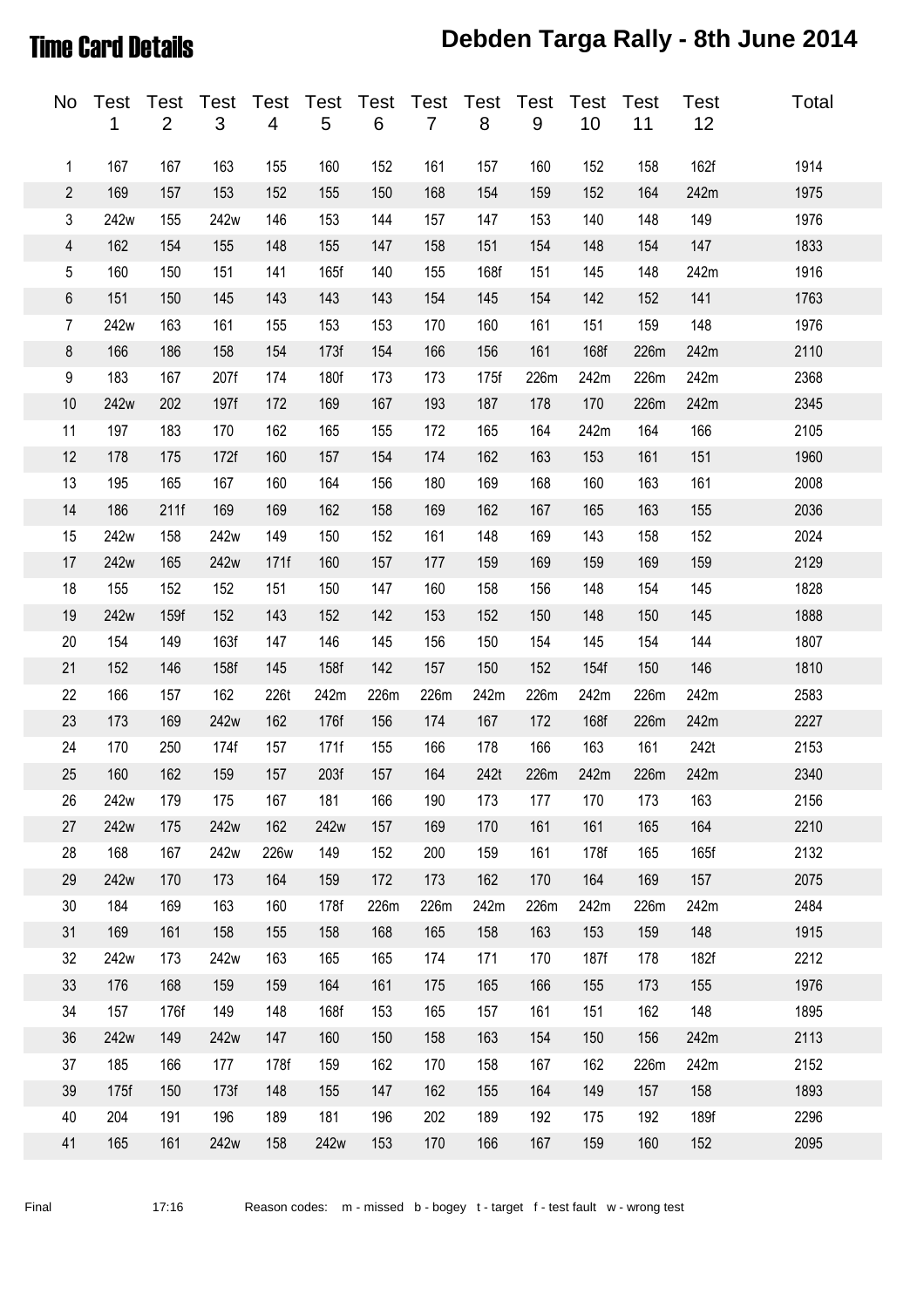### Position after each Test **Debden Targa Rally - 8th June 2014**

| <b>Position Test 1</b> |                | <b>Test 2</b>  | Test 3           | Test 4         | Test 5           | Test 6         | Test 7           | Test 8           | Test 9         | <b>Test 10</b>  | Test 11          | Test 12        |  |
|------------------------|----------------|----------------|------------------|----------------|------------------|----------------|------------------|------------------|----------------|-----------------|------------------|----------------|--|
| $\mathbf{1}$           | $\,6$          | 21             | $\,6\,$          | 6              | 6                | $\,6\,$        | $\boldsymbol{6}$ | $\,6\,$          | 6              | $\,6$           | $\,6\,$          | 6              |  |
| $\sqrt{2}$             | 21             | $\,6\,$        | 21               | 21             | $20\,$           | 21             | 21               | 21               | 21             | $20\,$          | 20               | $20\,$         |  |
| 3                      | 20             | $20\,$         | 18               | $\overline{5}$ | 21               | 20             | $20\,$           | $20\,$           | $20\,$         | 21              | 21               | 21             |  |
| $\overline{4}$         | 18             | 18             | 5                | 18             | $18$             | $5\,$          | 5                | 18               | 5              | $5\phantom{.0}$ | $5\phantom{.0}$  | $18$           |  |
| 5                      | 34             | $\overline{5}$ | $20\,$           | $20\,$         | $5\,$            | 18             | 18               | $\overline{4}$   | 18             | 18              | 18               | $\overline{4}$ |  |
| $\,6\,$                | $\sqrt{5}$     | $\overline{4}$ | $\overline{4}$   | $\overline{4}$ | $\overline{4}$   | $\overline{4}$ | $\overline{4}$   | $\mathbf 5$      | $\overline{4}$ | $\overline{4}$  | $\overline{4}$   | $19$           |  |
| $\overline{7}$         | 25             | 25             | $\overline{2}$   | 34             | $\overline{2}$   | $\overline{c}$ | $\overline{2}$   | $\overline{2}$   | 2              | $\overline{2}$  | $\overline{2}$   | 39             |  |
| $\bf 8$                | $\overline{4}$ | 22             | 25               | $\overline{2}$ | $34\,$           | 39             | 39               | 39               | 39             | 39              | 39               | $34\,$         |  |
| $\boldsymbol{9}$       | 41             | 39             | 34               | 25             | 31               | 34             | 34               | $34\,$           | 34             | 34              | 19               | $\mathbf{1}$   |  |
| $10$                   | $\bf 8$        | $\overline{2}$ | 22               | 31             | $39\,$           | $\mathbf{1}$   | $\mathbf{1}$     | $\mathbf{1}$     | $\mathbf{1}$   | 19              | $34\,$           | 31             |  |
| 11                     | 22             | 41             | 31               | 39             | $\overline{1}$   | 31             | 31               | 31               | 19             | $\mathbf{1}$    | $\mathbf{1}$     | 5              |  |
| 12                     | $\overline{1}$ | 31             | $\mathbf{1}$     | $\mathbf{1}$   | 33               | 33             | 19               | 19               | 31             | 31              | 31               | 12             |  |
| 13                     | 28             | 34             | 39               | 33             | 8                | 19             | $\bf 8$          | 8                | 8              | 8               | 12               | $\overline{2}$ |  |
| 14                     | $\overline{2}$ | $\mathbf{1}$   | 33               | $\bf 8$        | 25               | $\bf 8$        | 25               | 33               | 33             | 12              | 33               | $\mathfrak{Z}$ |  |
| 15                     | 31             | 28             | $\bf 8$          | $30\,$         | 12               | 12             | 33               | 12               | 12             | 33              | $\mathfrak{Z}$   | $\overline{7}$ |  |
| 16                     | 24             | 23             | 30               | 12             | $19$             | 25             | 12               | 37               | $\overline{7}$ | $\overline{7}$  | $\overline{7}$   | 33             |  |
| 17                     | 23             | 33             | 12               | 13             | 13               | 13             | 13               | 13               | 37             | $\mathbf{3}$    | 13               | 13             |  |
| 18                     | 39             | $9\,$          | 13               | 19             | $30\,$           | $\overline{7}$ | $\overline{7}$   | $\overline{7}$   | 13             | 13              | $\bf 8$          | 15             |  |
| 19                     | 33             | 37             | 37               | 37             | 37               | 37             | 37               | 11               | 11             | 37              | 36               | 14             |  |
| $20\,$                 | 12             | $\bf 8$        | 11               | 22             | $\boldsymbol{7}$ | 11             | 11               | $\mathfrak{Z}$   | 3              | 15              | 15               | 29             |  |
| 21                     | 9              | 12             | 19               | 11             | 11               | 14             | 14               | 14               | 14             | 36              | 14               | 41             |  |
| 22                     | 30             | $30\,$         | $\boldsymbol{9}$ | $\overline{7}$ | 14               | 24             | $\mathfrak{Z}$   | 15               | 36             | 14              | 37               | 11             |  |
| 23                     | 37             | 13             | $\overline{7}$   | 41             | 29               | 23             | 24               | 25               | 15             | 29              | 24               | $\bf 8$        |  |
| 24                     | 14             | 11             | 14               | 9              | $9\,$            | 29             | $36\,$           | $36\,$           | 29             | 24              | 29               | $36\,$         |  |
| 25                     | 13             | 36             | 41               | 14             | 23               | 30             | 23               | 29               | 24             | 23              | 11               | 17             |  |
| $26\,$                 | 11             | $40\,$         | 28               | 23             | $24\,$           | 3              | 29               | 23               | 23             | 11              | 41               | $28\,$         |  |
| 27                     | 40             | $\mathfrak{Z}$ | 23               | 29             | $\mathfrak{Z}$   | 9              | 15               | 24               | 28             | 41              | 28               | $37\,$         |  |
| $28\,$                 | $\mathfrak{Z}$ | 14             | 29               | 24             | 36               | 36             | $\boldsymbol{9}$ | $\boldsymbol{9}$ | 41             | 17              | 17               | $24\,$         |  |
| 29                     | $\overline{7}$ | 15             | 40               | 26             | 15               | 15             | 41               | 41               | 25             | 28              | 23               | 26             |  |
| $30\,$                 | $10$           | 19             | 24               | 36             | 26               | 28             | $26\,$           | 28               | 17             | $26\,$          | 26               | 27             |  |
| 31                     | 15             | $\overline{7}$ | 26               | 40             | 28               | 26             | 28               | 17               | 26             | 32              | 32               | 32             |  |
| 32                     | 17             | 17             | 36               | $\mathfrak{Z}$ | 22               | 41             | $30\,$           | 26               | 9              | 25              | 27               | 23             |  |
| 33                     | 19             | 29             | $\sqrt{3}$       | 15             | 40               | 17             | 17               | 32               | 32             | $10\,$          | 25               | 40             |  |
| $34\,$                 | 26             | 32             | $10$             | 28             | 41               | 10             | $32\,$           | $10$             | 10             | 27              | $10$             | 25             |  |
| 35                     | 27             | 27             | 15               | $10$           | 17               | 32             | $10$             | $30\,$           | 27             | $9\,$           | 40               | $10\,$         |  |
| 36                     | 29             | 24             | 17               | 17             | $10$             | 40             | $40\,$           | 40               | 40             | $40\,$          | $\boldsymbol{9}$ | $9\,$          |  |
| 37                     | 32             | 26             | 32               | 32             | 32               | 22             | 27               | 27               | $30\,$         | $30\,$          | 30               | $30\,$         |  |
| $38\,$                 | $36\,$         | $10$           | 27               | 27             | 27               | 27             | 22               | $22\,$           | 22             | 22              | 22               | 22             |  |